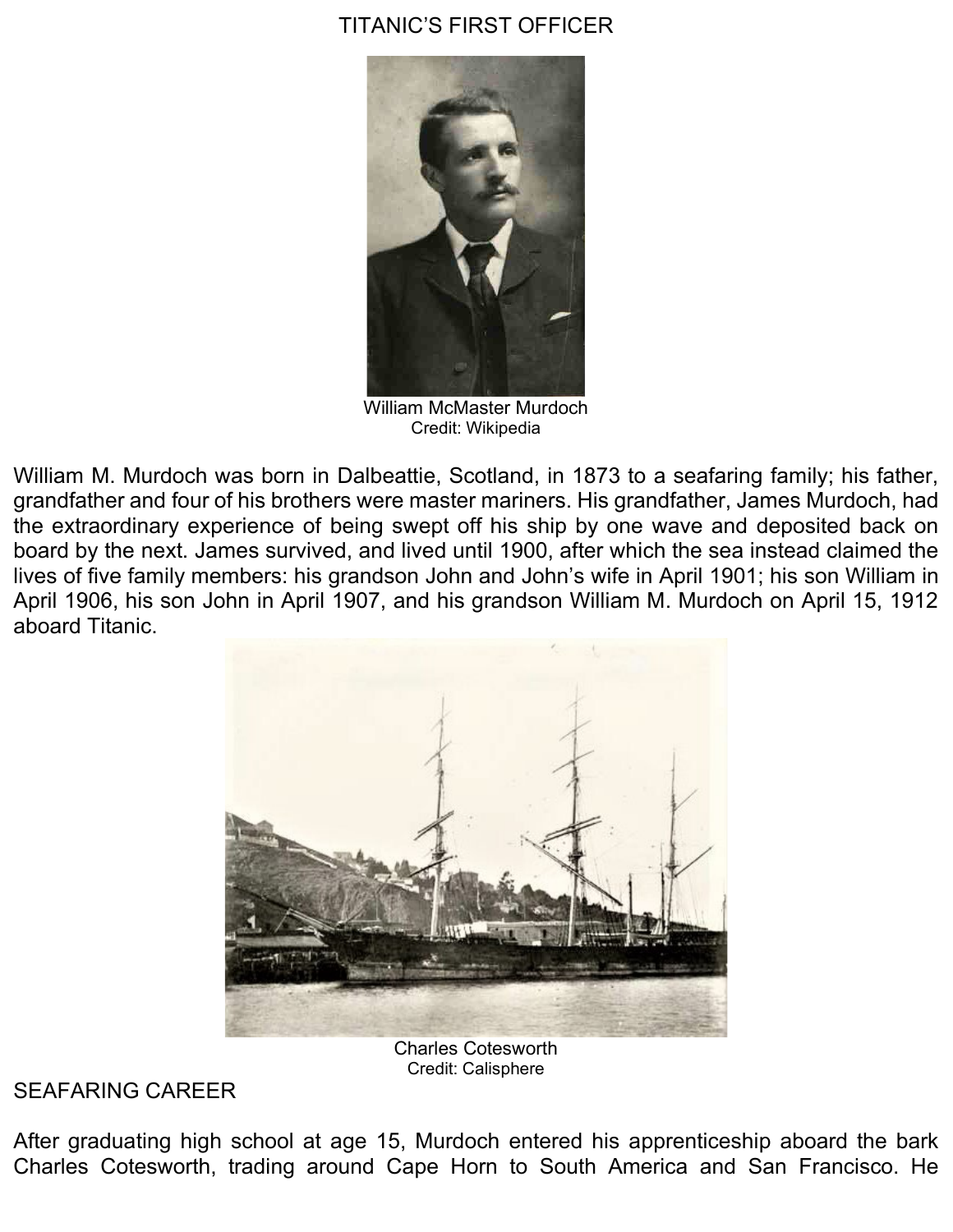advanced quickly, earning his Second Mate's certificate after 4 years aboard the bark. He then signed on for 18 months aboard the Iquique, commanded by his father.



Iquique Credit: Wiki Commons

Murdoch served on a number of windjammers trading around the world. He joined the Royal Naval Reserve, training as a lieutenant in the Boer War (1899-1902). He rapidly earned his Master's certificate and joined the White Star Line in 1900, serving as Fourth Officer aboard the new liner SS Medic, which inaugurated the line's Australian service, where he met and married a schoolteacher from New Zealand.



SS Medic Credit: Wiki Commons

In 1903, Murdoch joined the prestigious North Atlantic run, advancing in rank on a succession of White Star liners. He was on board the RMS Arabic when she departed Liverpool at night for New York, on her maiden voyage. Another vessel was seen bearing down on Arabic, when the officer on watch gave an order to steer hard to port. Murdoch's fast thinking and clear judgment averted collision when he ran to the bridge and took control of the wheel from the quartermaster.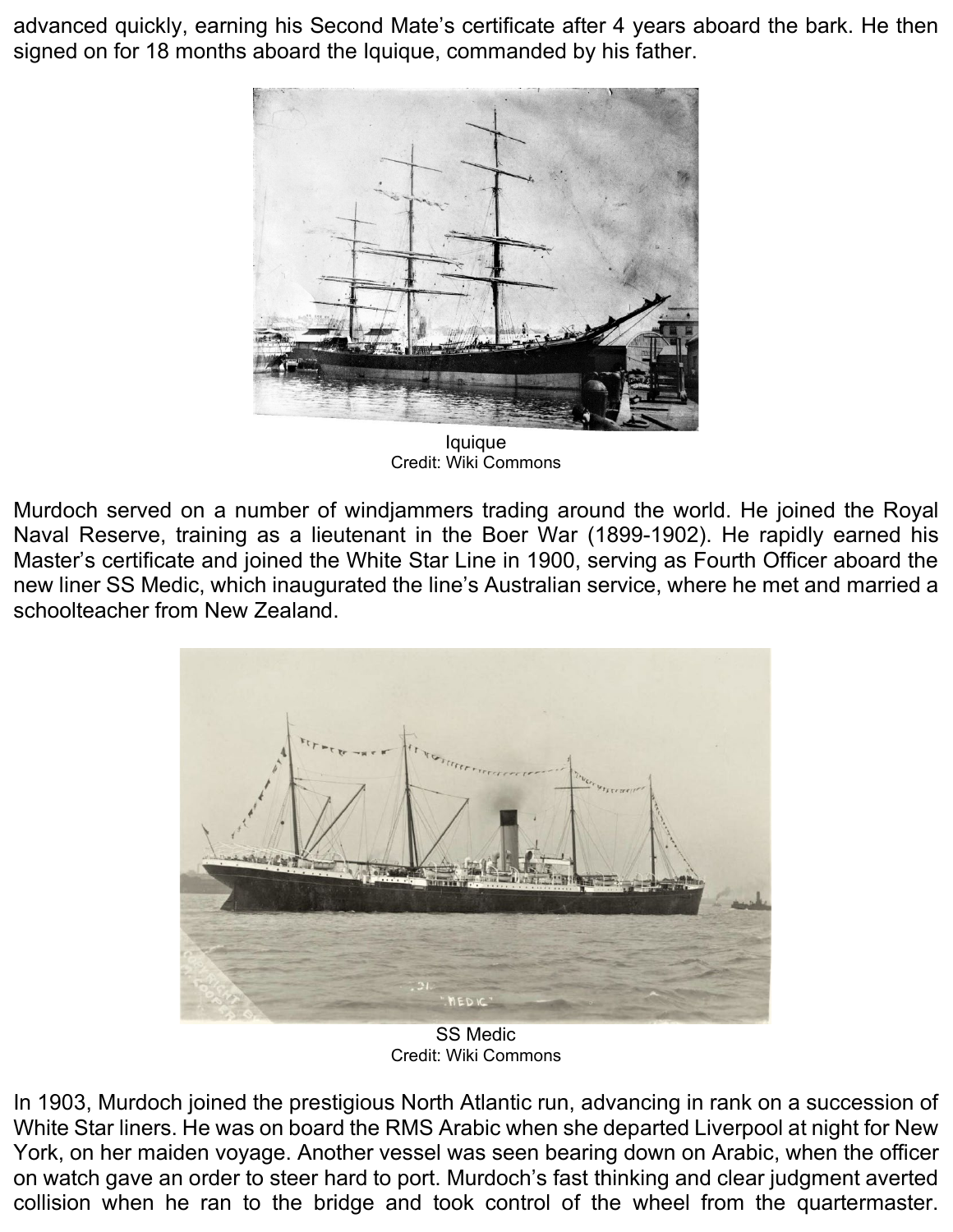Overriding his superior's order, he kept Arabic on course, narrowly avoiding what would have been a calamity. Arabic's Captain Jones, impressed with Murdoch's actions, later stated, "There never was a better officer. Cool, capable, on his toes always – and smart toes they were."



Credit: Norwegian Heritage

Murdoch was transferred to RMS Celtic, fist of a class of four large liners, as Second Officer, then promoted to First Officer in 1904. He went on to serve as Second Officer aboard RMS Oceanic, the fastest and most prestigious ship in White Star's fleet, where he was involved in quelling a mutiny among 35 stokers, agitated over working conditions and poor accommodations. They were arrested when the liner arrived in Liverpool.



**Oceanic** Credit: Wiki Commons

After some Royal Naval Reserve training. Murdoch joined Adriatic, the company's largest vessel, where he established a good relationship with Captain Edward J. Smith. In May 1911, Smith was given command of White Star's first superliner, the 45,000 ton Olympic, and assembled the best officers he could muster. Murdoch was assigned as First Officer. After settling in to her New York service, Olympic was proceeding to sea from Southampton on September 11, 1911, when she collided with the Royal Navy cruiser Hawke. Murdoch was on duty in the after steering station in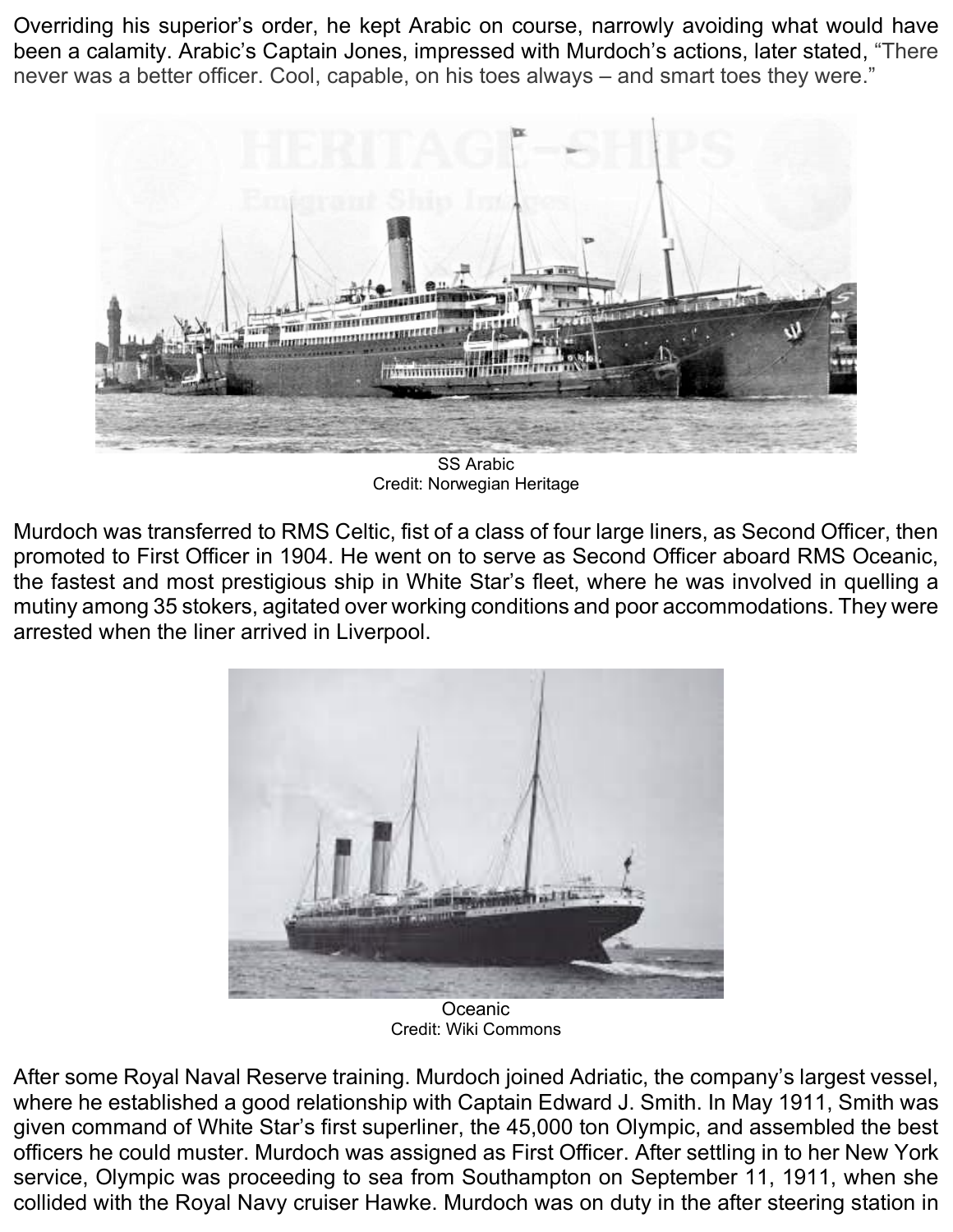the stern and witnessed the collision. Not directly involved with Olympic's navigation (the after steering station was engaged in the event of a mechanical steering failure), he could only watch as the cruiser ploughed into the liner.



RMS Olympic: Aft steering station (red arrow), collision damage (yellow arrow) Credit: Heritage Images

Murdoch rejoined Olympic after her repairs were completed in December, and in March 1912, he was assigned as Chief Officer to Titanic. However, Captain Smith brought on Henry Wilde. Murdoch became First Office but was to regain the Chief Officer's position, as Wilde was scheduled to leave after the maiden voyage. The remaining officers reported to Murdoch and prepared Titanic for her sea trials on April 2. Before Titanic departed, Murdoch's wife, Ada, paid a visit to the ship while he was testing the lifeboats. Murdoch wrote his sister, Elizabeth, on April 8: "I am still Chief Offr [Officer] until sailing day & then it looks as though I will have to step back, [to First Officer] so I am hoping that it will not be for long. The head Marine Supt. [Superintendent] from L'pool [Liverpool] seemed to be very favourably impressed & satisfied that everything went on A.1 [OK] & as much as promised that when Wilde goes I am to go up again."

## MAIDEN VOYAGE

Murdoch assumed the watch at 10pm on the night of April 14. The state of sea and weather were deceptively calm and confusing. A dazzling, star-filled sky greeted Murdoch and his three watch mates. A message from another ship, confirming the ice region in Titanic's path, was received just a few minutes before Murdoch took control of Titanic. Then, about an hour later, another message warned of large icebergs ahead. However, this message never reached the bridge. In the crystal clear and moonless night, Murdoch kept Titanic at her brisk pace. Approaching the ice region, atmospheric conditions toyed with the lookouts. Warm air overtopping cold air above the ice field created an illusion of brightness and was confused as haze by the lookouts. Acting like a lens, this atmospheric condition refracted the visible light, distorting visibility and making it difficult to judge distance and the horizon. Just before 11:40pm, the lookouts caught sight of a dim mass obscuring the stars. They rang their bell three times for danger and phoned, warning